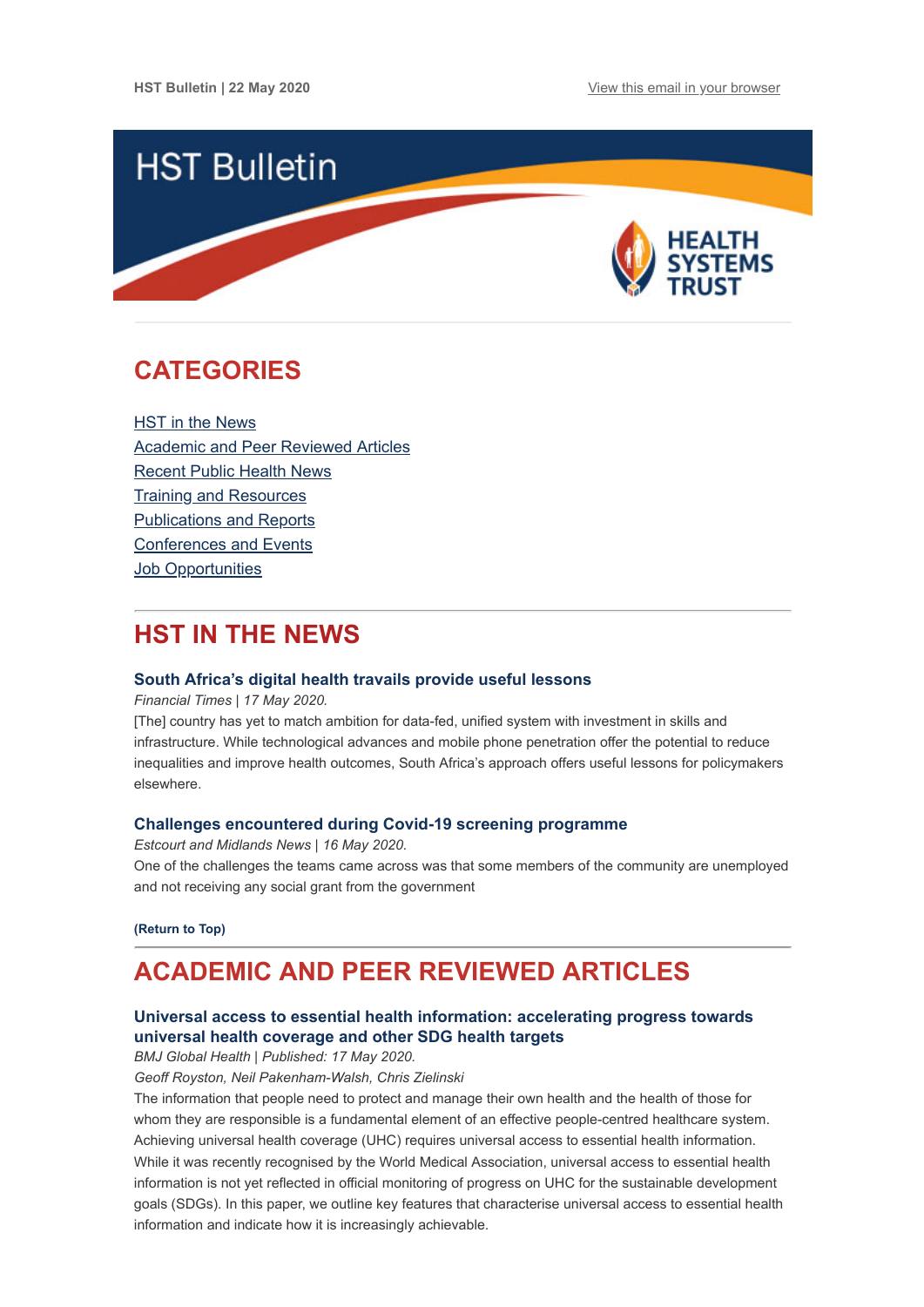# **[Sexual and reproductive health of asylum seeking and refugee women in South](https://www.tandfonline.com/doi/full/10.1080/26410397.2020.1758440) Africa: understanding the determinants of vulnerability**

*Sexual and Reproductive Health Matters | Published: 19 May 2020.*

*Jane Freedman, Tamaryn L Crankshaw, Victoria M Mutambara*

Women asylum seekers and refugees face huge challenges related to their sexual and reproductive health (SRH) and rights. In this article we explore the structural determinants of vulnerability to poor SRH for these women in South Africa, and focus particularly on the political, legal and economic structures which render them vulnerable. Based on a qualitative study carried out in Durban, South Africa, we argue that it is vital to go beyond analyses which prioritise the socio-cultural barriers to sexual and reproductive health and rights for asylum seekers and refugees, and to consider the wider national and international policies and legislation which create barriers to these women's rights to SRH.

### **[What does the COVID-19 pandemic mean for HIV, tuberculosis, and malaria control?](https://tropmedhealth.biomedcentral.com/articles/10.1186/s41182-020-00219-6)**

*Tropical Medicine and Health | Published: 13 May 2020.*

## *Floriano Amimo, Ben Lambert, Anthony Magit*

Despite its current relatively low global share of cases and deaths in Africa compared to other regions, coronavirus disease 2019 (COVID-19) has the potential to trigger other larger crises in the region. This is due to the vulnerability of health and economic systems, coupled with the high burden of human immunodeficiency virus (HIV), tuberculosis (TB), and malaria. Here [the authors] examine the potential implications of COVID-19 on the control of these major epidemic diseases in Africa. [The study]s use current evidence on disease burden of HIV, TB, and malaria, and epidemic dynamics of COVID-19 in Africa, retrieved from the literature. [The analysis] analysis shows that the current measures to control COVID-19 neglect important and complex context-specific epidemiological, social, and economic realities in Africa.

# **[Reopening Society and the Need for Real-Time Assessment of COVID-19 at the](https://jamanetwork.com/journals/jama/fullarticle/2766293?guestAccessKey=ad172da2-98b0-4429-8a82-f5b83af6ecf6&utm_source=silverchair&utm_medium=email&utm_campaign=article_alert-jama&utm_content=olf&utm_term=051520) Community Level**

#### *JAMA | Published: 15 May 2020.*

#### *Frederick J Angulo, Lyn Finelli, David L Swerdlow*

Through May 13, 2020, approximately 1.39 million cases of coronavirus disease 2019 (COVID-19) have been reported in the United States (by the Centers for Disease Control and Prevention) and more than 4.3 million cases of COVID-19 have been reported from 188 countries. There is an urgent need for COVID-19 data, including community-level incidence, spectrum of disease, diagnostic test penetration, and proportion of the community with protective immunity to severe acute respiratory syndrome coronavirus 2 (SARS-CoV-2) (herd immunity). These data are vital to understanding where communities are on the continuum of COVID-19 cumulative incidence and prevalence and how nonpharmaceutical interventions can be titrated to reopen business and society. Real-time incidence and seroepidemiologic data are also essential to plan scenarios for the development of COVID-19 vaccines and therapeutics. Cross-sectional community surveys combined with seroepidemiology can help inform the present and help navigate the path forward.

### **[Epidemiology of Covid-19 in a Long-Term Care Facility in King County, Washington](https://www.nejm.org/doi/full/10.1056/NEJMoa2005412?query=TOC)**

*The New England Journal of Medicine | Published: 21 May 2020.*

## *Temet M McMichael, Dustin W Currie, Shauna Clark, Sargis Pogosjans, Meagan Kay, Noah G Schwartz, et al*

Long-term care facilities are high-risk settings for severe outcomes from outbreaks of Covid-19, owing to both the advanced age and frequent chronic underlying health conditions of the residents and the movement of health care personnel among facilities in a region. After identification on February 28, 2020, of a confirmed case of Covid-19 in a skilled nursing facility in King County, Washington, Public Health– Seattle and King County, aided by the Centers for Disease Control and Prevention, launched a case investigation, contact tracing, quarantine of exposed persons, isolation of confirmed and suspected cases, and on-site enhancement of infection prevention and control.

### **[Practicing Corona – Towards a research agenda of health policies](https://www.ncbi.nlm.nih.gov/pmc/articles/PMC7228690/)**

*Health Policy | Published: 15 May 2020.*

*Roland Bal, Bert de Graaff, Hester van de Bovenkamp, Iris Wallenburg* As Corona virus is putting a huge stress on healthcare systems around the world, analysts of health policy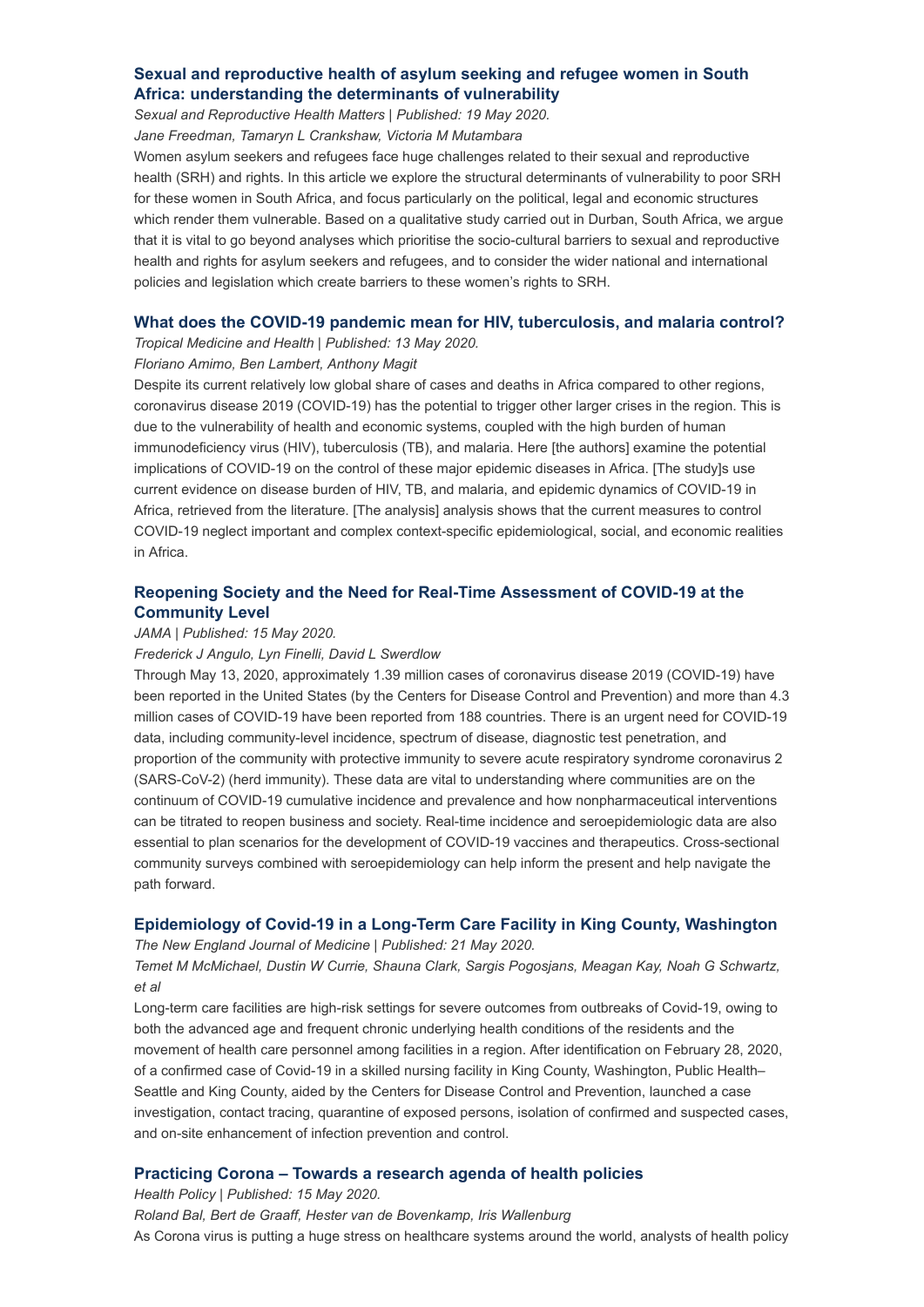will have to respond with starting up research on the consequences of current policies. In this paper, we propose an agenda for research of health policy from a governance perspective, focussing on the consequences of decision-making structures and practices, the mediatisation of the pandemic, the organisation of healthcare systems and the role of expertise.

#### **[\(Return to Top\)](#page-0-1)**

# <span id="page-2-0"></span>**RECENT PUBLIC HEALTH NEWS**

### **[WHO to agree deal over future coronavirus inquiry](https://www.theguardian.com/world/2020/may/18/who-to-agree-deal-over-future-coronavirus-inquiry)**

*The Guardian | 19 May 2020.*

The World Health Organization will establish an independent and impartial inquiry into the source and handling of the coronavirus outbreak, once the pandemic is brought under control, a virtual meeting of its annual governing body was set to agree on Tuesday.

#### **[Historic health assembly ends with global commitment to COVID-19 response](https://www.who.int/news-room/detail/19-05-2020-historic-health-assembly-ends-with-global-commitment-to-covid-19-response)**

*World Health Organisation | 19 May 2020.*  "Let our shared humanity be the antidote to our shared threat. "- Dr Tedros

# **[Why do some COVID-19 patients infect many others, whereas most don't spread the](https://www.sciencemag.org/news/2020/05/why-do-some-covid-19-patients-infect-many-others-whereas-most-don-t-spread-virus-all#) virus at all?**

*Science | 19 May 2020.*

When 61 people met for a choir practice in a church in Mount Vernon, Washington, on 10 March, everything seemed normal. For 2.5 hours the chorists sang, snacked on cookies and oranges, and sang some more. But one of them had been suffering for 3 days from what felt like a cold—and turned out to be COVID-19. In the following weeks, 53 choir members got sick, three were hospitalized, and two died, according to a 12 May report by the U.S. Centers for Disease Control and Prevention (CDC) that meticulously reconstructed the tragedy.

## **[COVID-19 Report 4: Massive UK analysis of deaths from virus](https://www.spotlightnsp.co.za/2020/05/20/covid-19-report-4-massive-uk-analysis-of-deaths-from-virus/)**

*Spotlight | 20 May 2020.*

This is the fourth issue of COVID-19 Report. [The authors] point you to the latest quality science on the pandemic. If you come across unfamiliar terms, there is a glossary at the bottom of the article.

# **[Leading SA health experts warn that Covid-19 response is hurting other health](https://www.groundup.org.za/article/leading-sa-health-experts-warn-covid-19-response-hurting-other-health-priorities/) priorities**

*GroundUp | 17 May 2020.*

Children are suffering increasingly from preventable infectious diseases, including TB and measles, due to missed vaccinations.

#### **[Covid-19 has exposed the limits of the pharmaceutical market model](https://www.statnews.com/2020/05/19/covid-19-exposed-limits-drug-development-model/?utm_source=STAT+Newsletters&utm_campaign=602f14f982-Pharmalot&utm_medium=email&utm_term=0_8cab1d7961-602f14f982-149648021)**

*STAT | 19 May 2020.*

That so much hope is being pinned on remdesivir, the drug Gilead is testing for Covid-19, reflects the failure of our system for new drug development rather than the unqualified success some commentators are making it out to be.

#### **[More than six million new TB cases worldwide by 2025 warns report](https://health-e.org.za/2020/05/18/more-than-six-million-new-tb-cases-worldwide-by-2025-warns-report/)**

#### *Health-e News | 8 May 2020.*

Whilst global and national attention is focussed on one respiratory illness – Covid-19 – tuberculosis (TB) treatment and testing is falling to the wayside. Some health professionals say that TB testing needs to be linked to Covid-19 testing to remedy this.

# **[Here's what South African nurses want](https://health-e.org.za/2020/05/18/heres-what-south-african-nurses-want/)**

#### *Health-e News | 18 May 2020.*

Although the 'mouth, eyes and ears of the vulnerable and the defenceless' nurses struggle with dangerous understaffing, equipment and medicine shortages and meagre salaries.

### **[New HIV prevention injection shown to be very effective](https://www.groundup.org.za/article/new-hiv-prevention-injection-shows-great-promise/)**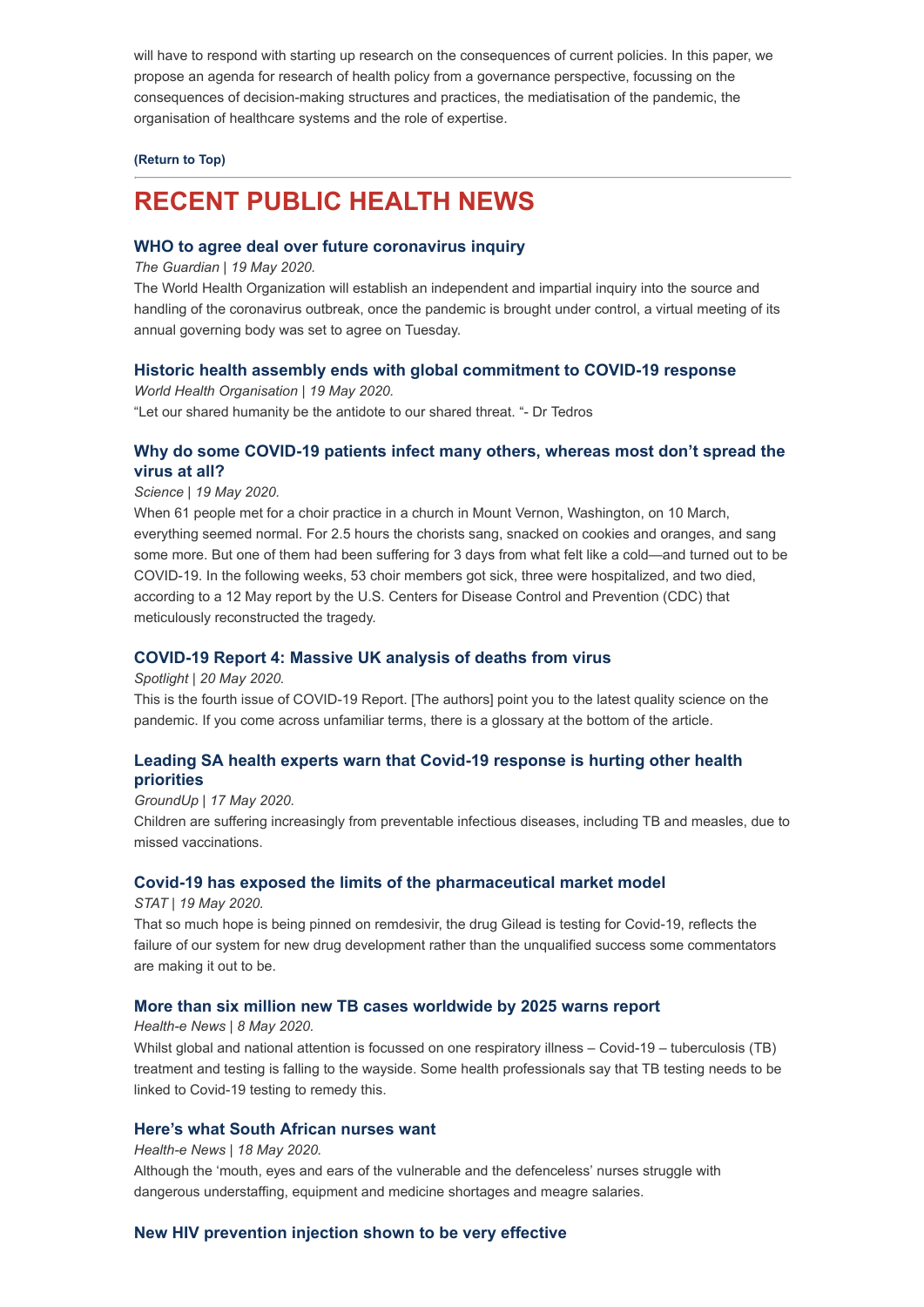A new form of HIV prevention medicine which is injected every two months is effective, according to the interim analysis of the HIV Prevention Trials Network (HPTN) 083 study.

## **[\(Return to Top\)](#page-0-1)**

# <span id="page-3-0"></span>**TRAINING AND RESOURCES**

# **[Launch of the WHO Academy and the WHO Info mobile applications](https://www.who.int/news-room/detail/13-05-2020-launch-of-the-who-academy-and-the-who-info-mobile-applications)**

*World Health Organisation | 13 May 2020.*

WHO announces the launch of the WHO Academy app designed to support health workers during COVID-19, and the WHO Info app designed to inform the general public.

[On 13 May], the WHO Academy, World Health Organization's lifelong learning centre, launched a mobile app designed to enable health workers to expand their life-saving skills to battle the COVID-19 pandemic.

### **[\(Return to Top\)](#page-0-1)**

# <span id="page-3-1"></span>**PUBLICATIONS AND REPORTS**

# **[Clinical management of suspected or confirmed COVID-19 disease Version 4](https://www.hst.org.za/Covid19/Documents/Clinical-management-of-suspected-or-confirmed-COVID-19-Version-4.pdf)**

*National Department of Health | 18th May 2020.*

Version 4: What's New?

- Updated case definition for a suspected COVID-19 case (section 3.1)
- New guidance on SARS-CoV-2 sampling and on repeat testing (section 3.2)
- Recommendation against the use of rapid antibody-based tests for the routine diagnosis of acute COVID-19 (section 3.2)
- Removal of the requirement that mild disease in high-risk individuals requires hospitalization
- $\bullet$  (section 4.1)
- Guidance on patients requiring nebulized medications or inhaled or systemic steroid use for
- management of their comorbidities (section 4.2)
- Updates to critical care section (section 4.5)
- Specific guidance on children, HIV patients, and pregnant/breastfeeding women (section 5)
- Updated guidance on the forms required when testing and managing COVID-19 patients (section 7)

# **[Guidelines for Quarantine and Isolation in Relation to COVID-19 Exposure and](https://www.hst.org.za/Covid19/Documents/Guidelines%20for%20Quarantine%20and%20Isolation%20in%20relation%20to%20%20COVID-19.pdf) Infection**

*National Department of Health | 7 May 2020.*

The objective of this document is to provide:

- Guidance on how quarantine and isolation should be conducted.
- A checklist for the identification of suitable facilities.
- Guidance on the set-up of such facilities.
- Guidance on the management of the quarantine and isolation facilities.
- A framework for standard operating procedures for the daily work and interaction of Department of Health and other staff with occupants/patients.
- Guidelines for people who self-isolate.
- Guidelines to ports of entry on the management of South African travellers from high risk countries

**[\(Return to Top\)](#page-0-1)**

# <span id="page-3-2"></span>**CONFERENCES AND EVENTS**

Due to the disruption COVID-19 has caused the conferencing industry many events have been cancelled